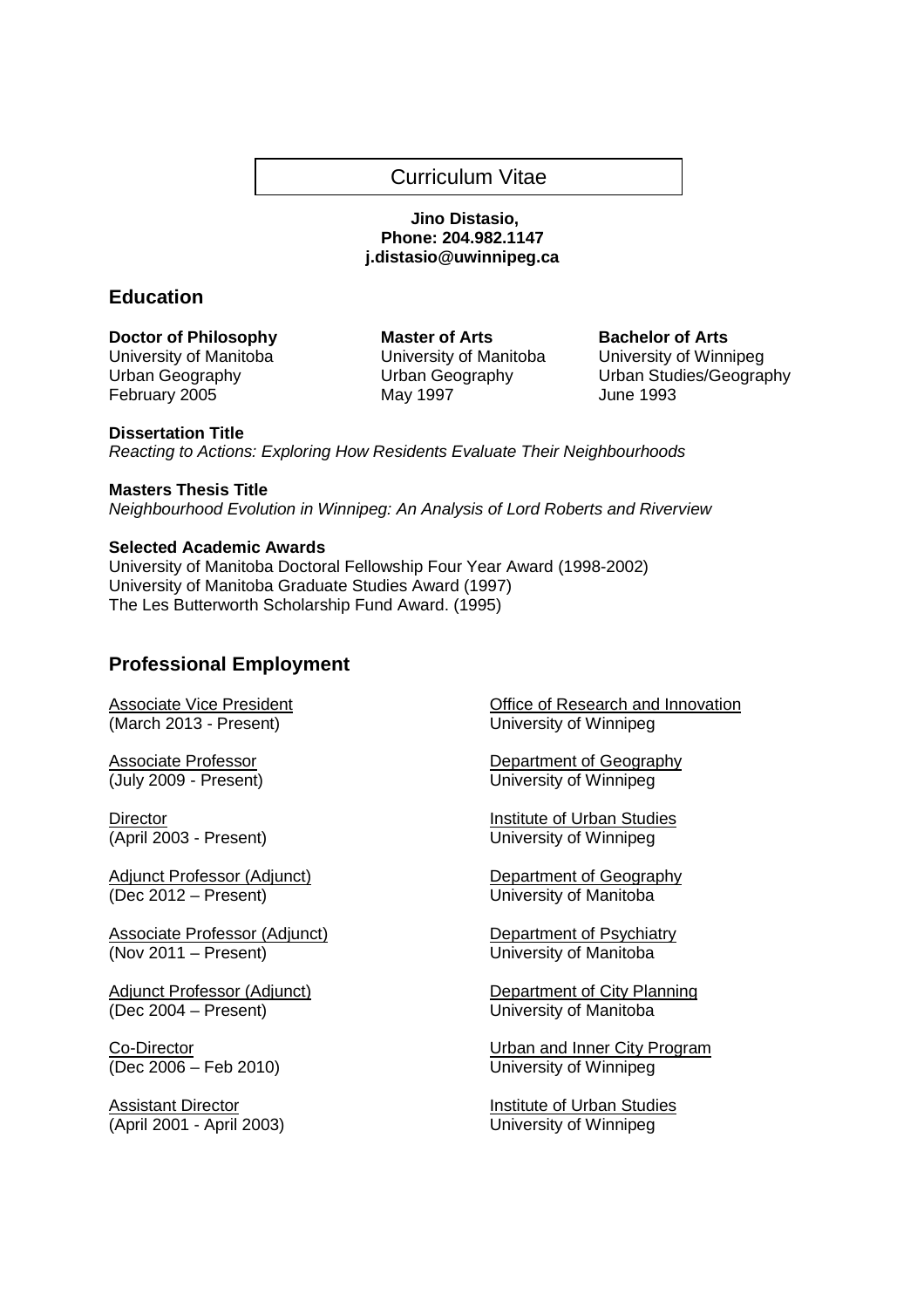Instructor (Full time Appointment) Department of Geography (Sept 2000 - May 2001) University of Winnipeg Lecturer (Various Stipend Positions) Universities of Manitoba/Winnipeg (May 1998 – Aug 2000) Winnipeg, Manitoba

(March 1998 - January 2000) Winnipeg, Manitoba

(June 1997 - March 1998) Winnipeg, Manitoba

Private Consultant **Independently Employed** (Feb 1996 - August 2000) Winnipeg, Manitoba

Researcher **President's Office** 

(Dec 1990 - Jan 1995) Winnipeg, Manitoba

Officer - Loans Administration Canada Mortgage & Housing Corporation

Market Research Analyst **Canada Mortgage & Housing Corporation** 

Teaching Assistant **Teaching Assistant** Department of Geography<br>
(Jan 1995 - May 1997) **The University of Manitoba** The University of Manitoba

(Sept 1995 - Jan 1997) The University of Manitoba

General Manager **Corner Boy's Restaurant and Lounge** 

# **Teaching Experience**

## **Graduate Level**

CITY 7070 - Housing and Urban Development (Department of City Planning, University of Manitoba)

**Fourth Year**  GEOG 4404 - Urban Field Techniques in Geography

## **Third Year**

GEOG 3413 - Urban Revitalization: Rebuilding our Decaying Cities GEOG/UIC 3430 - Housing and the Neighbourhood EVE 3025 - Issues in Sustainable Cities (Environmental Studies, University of Winnipeg) GEOG 3460 - Urban Geography (University of Manitoba, six credit hour course) EVE 3430 - Summer Institute: Urban Workshop, One Week Course (Team Taught) EVE 3603 - Winnipeg and the Environment: A Case Study

## **Second Year**

GEOG 2580 - Geography of the United States (University of Manitoba) GEOG 2414 - Introduction to Urban Development GEOG 2415 - Urban Environment GEOG 2404 - Urban Geography (six credit course, no longer offered)

# **Fist Year**

GEOG 1102 - Introduction to Human Geography I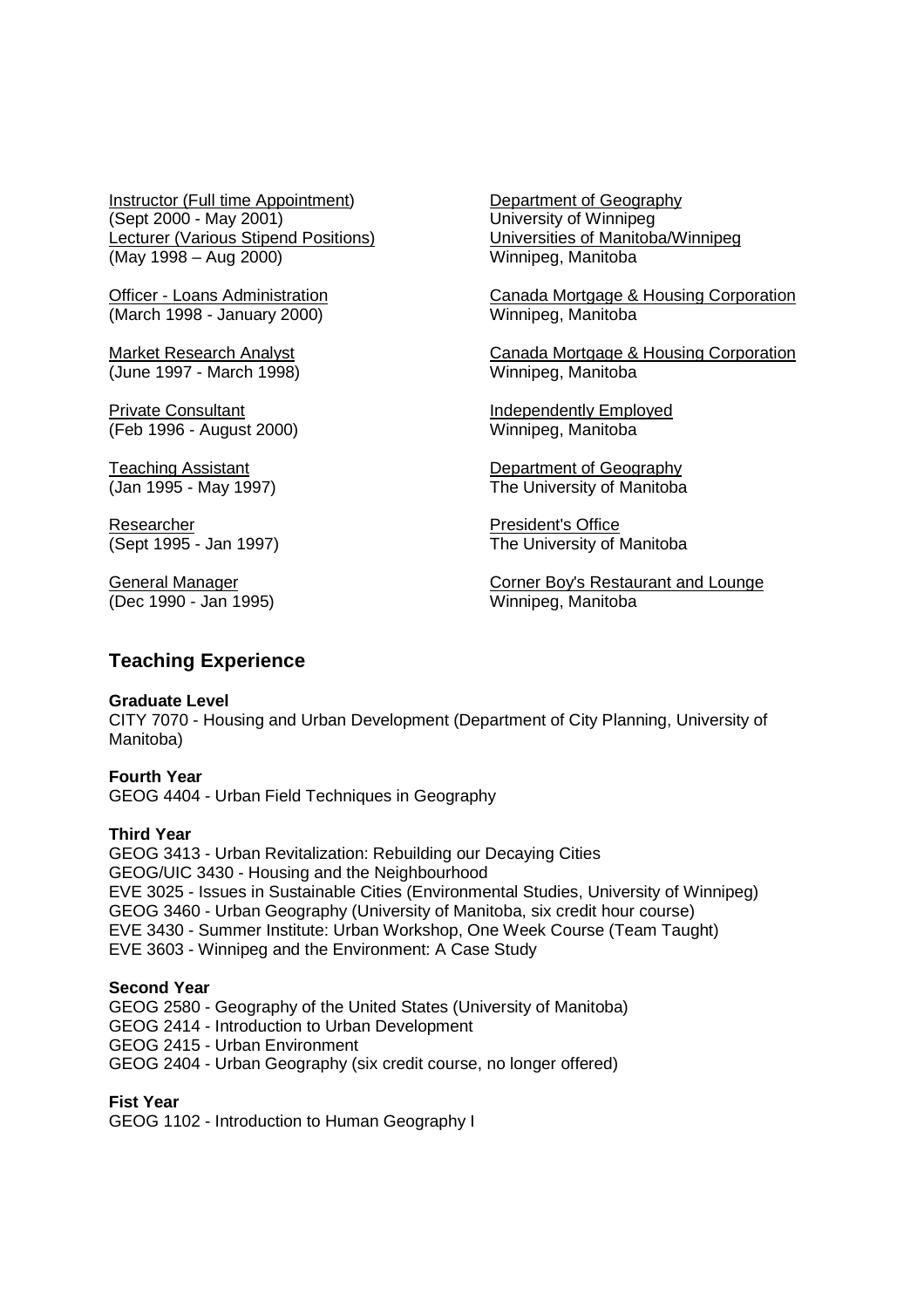GEOG 1103 - Introduction to Human Geography II GEOG 1280 - Introduction to Cultural Geography (University of Manitoba)

# **Student Supervision (Graduate and Undergraduate)**

## **Current Committee Work:**

- Hinds, Anysle (2010) PhD in Community Health Sciences; University of Manitoba
- De Boer, Tracy (2011) Master of Science in Psychology, University of Manitoba
- Alaazi, Dominic (2011) Master of Science in Geography and Environment, University of Manitoba

## **Supervisory Work:**

- Christopher, Gary, (2009) Master of City Planning, University of Manitoba (completed)
- Roxanne Lypka (2008) Master of City Planning, University of Manitoba (completed)
- Mulligan, Susan (2006) Master of City Planning, University of Manitoba (completed)
- Snyder, Marcie (2006) Honour's Thesis, Department of Geography, University of Winnipeg (completed)

## **Past Committee Member**:

- Pratt, Steven (2012) Master of Science in Geography; University of Manitoba
- Lange, Lauren (2010) Master of City Planning, University of Manitoba
- Sakyiama, Marli (2010) Master of City Planning, University of Manitoba
- Ravis, Julio (2009) Master of City Planning, University of Manitoba (completed)
- Steves, Gregory D. (2001), Master of City Planning, University of Manitoba

# **Select Funding Awards**

The Social Sciences and Humanities Research Council of Canada (SSHRC) Partnership Grant: Neighbourhood Inequality, Diversity, and Change: Trends, Processes, Consequences, and Policy Options for Canada's Large Metropolitan Areas \$2,500,000 - Co-Investigator and CMA Leader (May 2012-2017)

The Social Sciences and Humanities Research Council of Canada (SSHRC) Partnership Grant: Urban Aboriginal Knowledge Network's (UAKN) \$2,500,000 - Co-Investigator (May 2012-2017). David Newhouse, Trent University Principal Investigator

Homelessness Partnering Strategy, Government of Canada, Winnipeg's African Community and the Struggle for Housing Update, \$25,000, Principal Investigator (May 2012 )

Homelessness Partnering Strategy, Government of Canada, Winnipeg Community Plan Update, \$20,000, Principal Investigator (Nov 2010 – Feb 2011)

Province of Manitoba and Winnipeg Regional Health Authority: Community Wellness Initiative Evaluation, \$18,000, Principal Investigator (Forthcoming)

 Social Science Research and Humanity Committee (SSRHC) Grant: Aboriginal Mobility in Urban Canada: Navigating the Landscape of Service Provision in Winnipeg and Toronto: Co-Investigator (Apr 2011 – Mar -2014)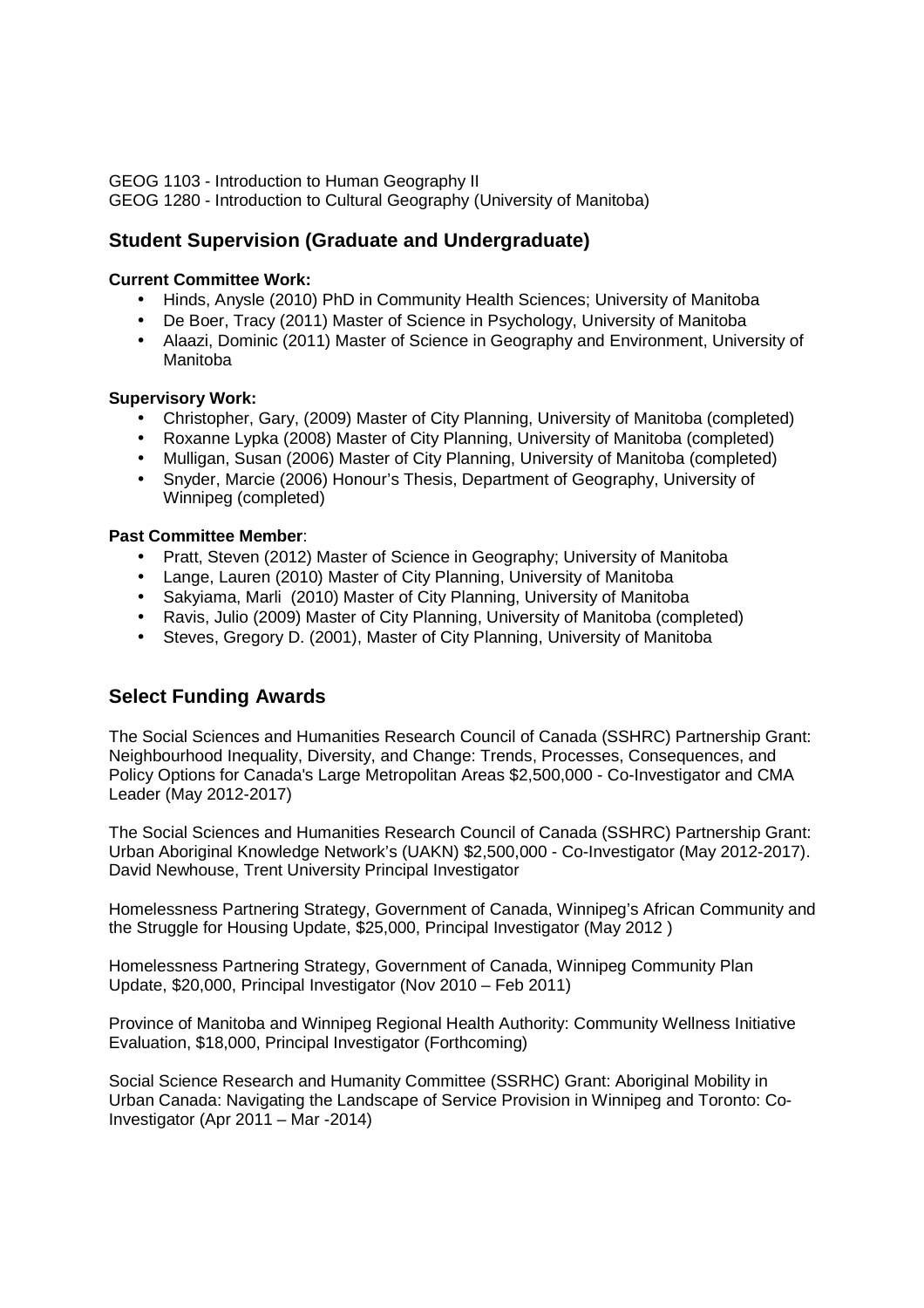Social Science Research and Humanity Committee (SSRHC) Grant: Linking, Learning, Leveraging: Social Enterprises, Knowledgeable Economies and Sustainable Communities Project, \$17,000, Principal Investigator (Apr 2009 – Sept 2011)

Mental Health Commission of Canada and Health Canada, Winnipeg Research Demonstration Project, Co-Principal Investigator (Dr. Jitender Sareen): peer reviewed research grant \$3.75 million (June 2009 – July 2013).

Human Resources and Skills Development Canada (HRSDC): Canadian Education Saving Program Logintudinal Study, Principal Investigator (contract research) \$745,000 (June 2008 – June 2011)

Social Science Research and Humanity Committee (SSRHC) Grant: Linking, Learning, Leveraging: Social Enterprises, Knowledgeable Economies and Sustainable Communities, Co-Investigator and Manitoba Administrator, \$116,000 (April 2009 – April 2011).

The Evnironics Institute: The Urban Aboriginal Peoples Survey: A 10 City Study, Principal Investigator (Contract Research) \$28,000 (May 2009 – December 2009)

OminTrax and the Town of Churchill: Churchill Sustainability Plan. Principal Investigator (contract research) \$100,000 (Sept 2008 – January 2011)

City of Portage: The Portage La Prairie Social Planning Framework. Principal Investigator (contract research) \$30,000 (2009)

Human Resource and Skills Development Canada (HRSDC): The Working Poor Facing Energy Poverty in Canada: A Review of the Literature. Principal Investigator (contract research) \$80,000; (2009)

National Secretariat on Homelessness, Government of Canada: Community Distress in Canada: Towards a National Measure. Principal Investigator (contract research) \$80,000 (2008)

Province of Manitoba, Cross Departmental Imitative: Homelessness in Manitoba: An Initial Scan. Principal Investigator (contract research) \$20,000 (2008)

Office of the Federal Interlocutor for Métis and Non-Status Indians, Government of Canada: The Urban Aboriginal Strategy, Winnipeg Community Consultation Report. Principal Investigator (contract research) \$25,000 (2008)

Human Resources and Skills Development Canada (HRSDC): Canada Education and Savings: Winnipeg Aboriginal Engagement, Principal Investigator (contract research) \$25,000 (2008)

Urban Aboriginal Strategy and Homeless Secretariat: Winnipeg Aboriginal Housing Plan, Manitoba Urban Native Housing Association, Principal Investigator (contract research) \$60,000 (2008)

Canada Mortgage and Housing Corporation (CMHC): Exploring Housing-Induced Poverty among Middle-Income Canadian Households. Principal Investigator (contract research) \$75,000 (2007)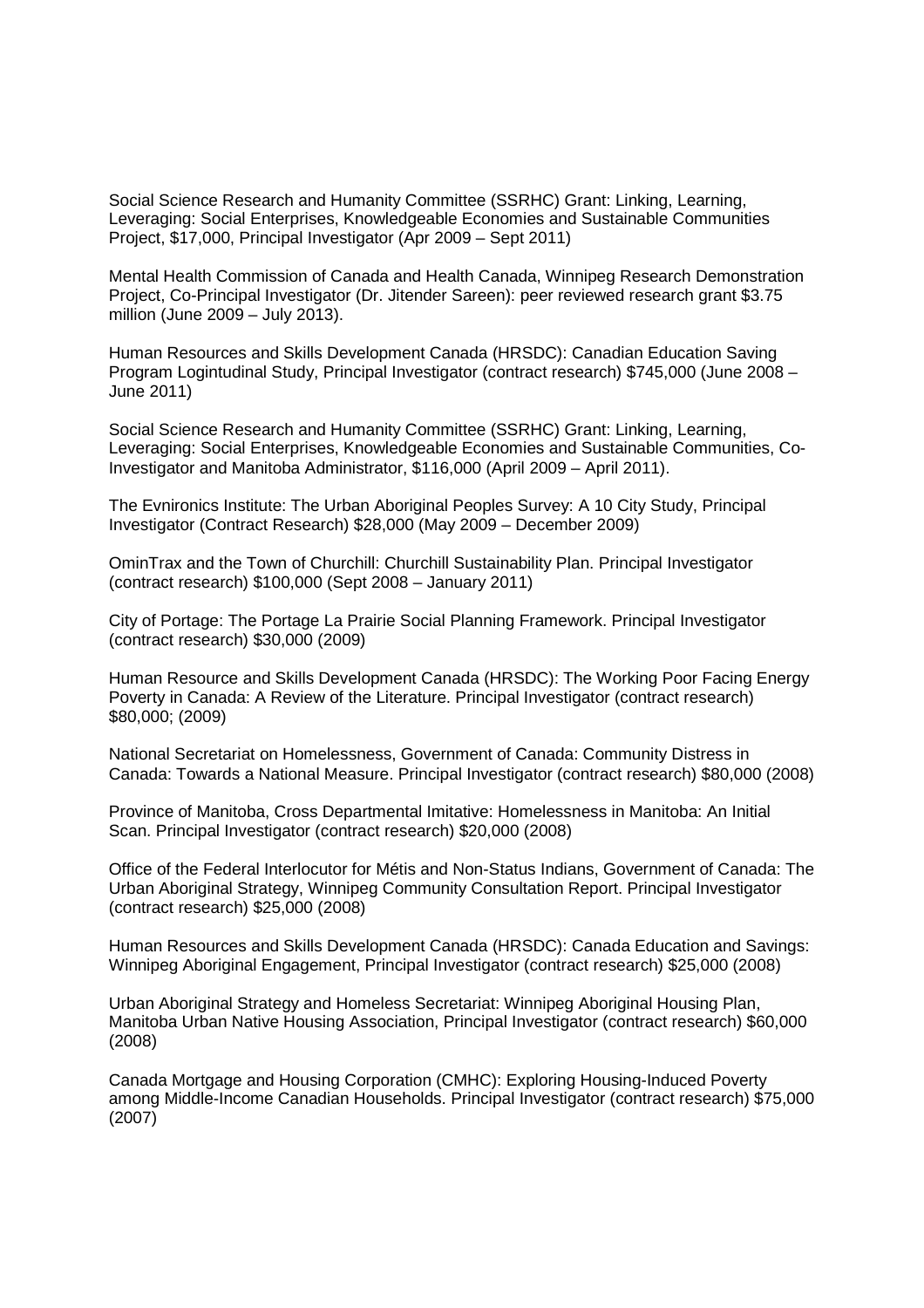Steinbach Public Transportation Study: Steinbach Working Group, Principal Investigator (contract research) \$20,000 (2007)

National Secretariat on Homelessness, Government of Canada: Structural Causes of Housing Distress in Winnipeg: Implications for Programs and Service Delivery. Principal Investigator (contract research) \$40,000 (2007)

National Secretariat on Homelessness, Government of Canada: Home is where the Heart is at and Right now that is Nowhere: Hidden Homelessness in Prairie Cities. Principal Investigator (contract research) \$50,000 (2006).

Manitoba Intergovernmental Affairs, Province of Manitoba Neighbourhoods Alive! Community Outcomes Final Report. Principal Investigator (contract research) \$30,000 (2006).

Community University Research Alliance/SSRHC Grant: Principal Investigator Rooming House Tenant and Landlord Cooperation: a Pilot Project, (contract research) \$15,000 (2005)

Community University Research Alliance/SSRHC Grant: Principal Investigator Beyond a Front Desk: The Residential Hotel as Home, (contract research) \$25,000 (2005).

Community University Research Alliance/SSRHC Grant: Out of the Long Dark Hallway: Voices from Winnipeg's Rooming Houses. \$25,000 (2003)

Western Economic Diversification Canada: First Nations/Métis/Inuit Mobility Study: Final Report. Principal Investigator (contract research) \$375,000 (2002-2004)

# **Selected Publications**

## **Work in Process**

Hinds, A; Distasio, J; Materens, P.J.; Smith, M. Health status and service use among homeless individuals with mental illness: consistency between self-report and administrative health records in the At Home/Chez Soi Multi-site Trial Chronic Diseases and Injuries in Canada (Accepted for Publication, Volume 33:2)

Distasio, J & Sylvestre, G. Exploring the Housing Circumstances of First Nations: First time movers to an urban centre and the policy and program gaps. Geography Research Forum, Special Issue "Ethnic Minorities and Housing Policy" (Accepted for Publication)

Aynslie M. Hinds, Jino Distasio, Patricia Martens, Mark Smith & Jitender Sareen. Consistency between reports of health status among mentally ill homeless individuals and administrative health records among participants in the Mental Health Commission of Canada's At Home/Chez Soi research demonstration project (Accepted for Publication)

Leslie Roos, Natalie Mota, Tracie Afifi, Laurence Katz, Jino Distasio, Jitender Sareen. Do axis I & II disorders mediate the link between adverse childhood experiences and homelessness? (To be submitted)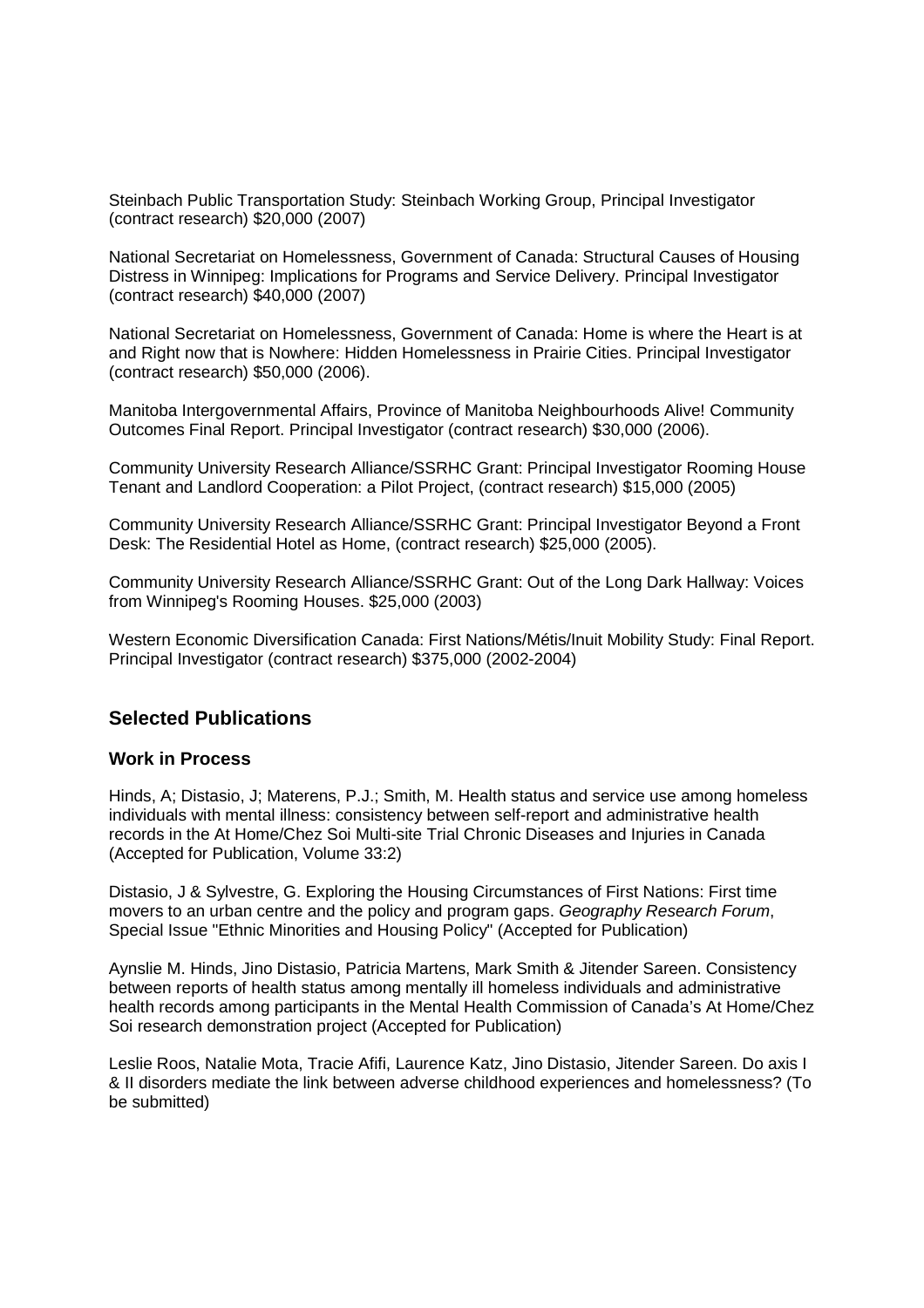Distasio, J & Ladd, A. How do you put housing into a housing first framework: Lessons learned from a five city trial (To be submitted)

## **Articles Published**

Paula N. Goering; David L. Streiner; Carol Adair; Tim Aubry; Jayne Barker; Jino Distasio; Stephen W. Hwang; Janina Komaroff; Eric Latimer; Julian Somers; & Denise M. Zabkiewicz (2011). The At Home/Chez Soi trial protocol: A pragmatic, multi-site, randomized controlled trial of Housing First intervention for homeless mentally ill in five Canadian cities. BMJ Open 2011;1:e000323. doi:10. 1136/bmjopen-2011-000323

Distasio, J (2010). American Pathways to Curbing Homelessness in Canada. Plan Canada, Volume 50, Number 1

Distasio, J; Dudley, M; Lister, B. (2009). The Institute of Urban Studies Celebrates 40 Years of Research and Action. Plan Canada. Volume 49, Number 3

Distasio, J & Mulligan, S. (2008). Manitoba Urban Native Housing Association: A Single Voice, Powerful Lever. Canadian Housing: Volume 24, Number 1. Canadian Housing and Renewal Association. Ottawa

Distasio, J; Hathout, S; Snyder, M (2006). The Use of Spatial and Non-spatial Analysis for Evaluating Renewable Urban Development in Winnipeg. Prairie Perspectives: Geographical Essays, University of Manitoba Volume 9, Number 1.

Distasio, J. (2003). Urban Revitalization in Winnipeg. Canadian Issues-Themes Canadiens. January 2003. Montreal.

Distasio, J. (2001). The Use of Self Directed Photography in Urban Analysis. Prairie Perspectives: Geographical Essays. Volume 4, Number 1. University of North Dakota. Devils Lake, North Dakota.

## **Book Chapters**

Distasio, J; Sylvestre, G & Mulligan, S (2009) Hidden Homelessness among Aboriginal Peoples in Prairie Cities Finding Home. In Hulchanski, David J.; Campsie, Philippa; Chau, Shirley B.Y.; Hwang, Stephen W. & Paradis, Emily (Eds.), Policy Options for Addressing Homelessness in Canada. Cities Centre Press, University of Toronto

## **Research Reports**

Distasio, J, Dudley, M and McCullough, S. (2011). Peguis First Nations TLE Selection Acquisition and Development Background Report and Strategic Framework. Institute of Urban Studies Research Report.

Distasio, J and Dudley, M & Feseshteh M. (2011). Churchill Sustainability Framework. Institute of Urban Studies Research Report.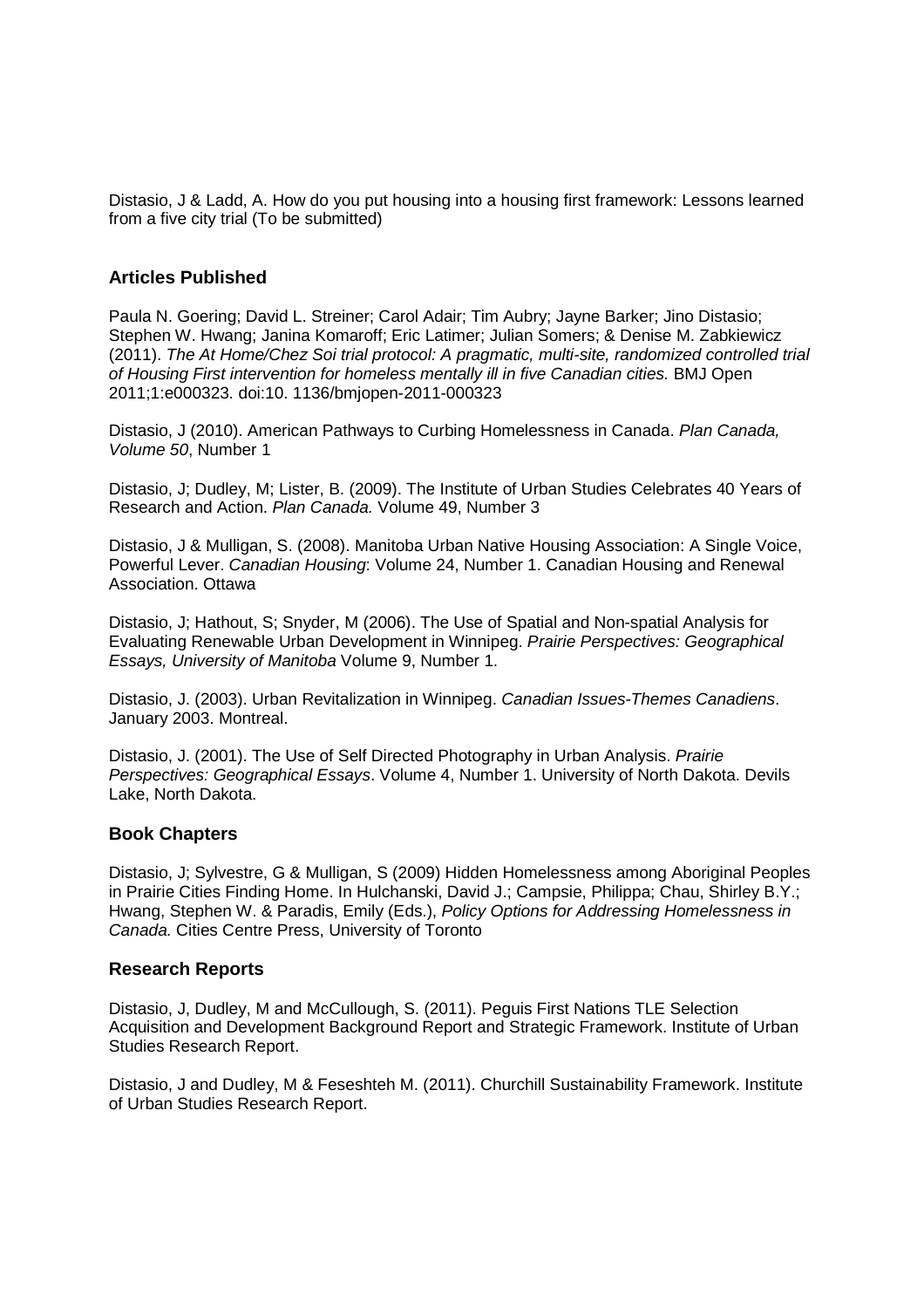Distasio, J & Wiseman, K (2010) A Global Market in the Heart of Winnipeg: Central Market, Food, Art, Culture. Linking, Learning, Leveraging: Social Enterprises, Knowledgeable Economies and Sustainable Communities.

Distasio, J & Dudley, M (2009). The Portage La Prairie Social Planning Framework. The Institute of Urban Studies

Distasio, J & Dudley, M (2009). The Working Poor Facing Energy Poverty in Canada: A Review of the Literature. Human Resource and Skills Development Canada

Distasio, J; and Dudley M (2009) East Interlake of Manitoba Housing Analysis. Institute of Urban Studies, University of Winnipeg.

Distasio, J; Mulligan, S. (2008). Homelessness in Manitoba: An Initial Scan. Report Submitted to the Province of Manitoba and conducted in partnership with the Social Planning Council of Winnipeg.

Distasio, J; Carter, T; Dudley, M; Sylvestre, G. (2008). Community Distress in Canada: Towards a National Measure. National Secretariat on Housing and Homelessness.

Distasio, J; Mulligan, S. (2008). The Urban Aboriginal Strategy: Winnipeg Community Consultation Report. Office of the Federal Interlocutor for Métis and Non-Status Indians.

Distasio, J; Mulligan, S. (2008). Canada Education and Savings: Winnipeg Aboriginal Engagement. Human Resources and Skills Development Canada.

Distasio, J; Mulligan, S. (2008). Aboriginal Housing Plan. Manitoba Urban Native Housing Association.

Distasio, J; Bruce, D and Starr, E (2007). Exploring Housing-Induced Poverty among Middle-Income Canadian Households. Canada Mortgage and Housing Corporation.

Distasio, J & Christopher, G (2007). An Analysis of the Winnipeg Inter City Bus Terminal. University of Winnipeg.

Distasio, J; Dudley, M & Christopher, G. (2006). Steinbach Public Transportation Study. Steinbach Working Group.

Distasio, J. & Dudley, M (2006). Structural Causes of Housing Distress in Winnipeg: Implications for Programs and Service Delivery. National Secretariat on Housing and Homelessness.

Distasio, J; Mulligan, S; Sylvestre, G (2006) Home is where the Heart is at and Right now that is Nowhere: Hidden Homelessness in Prairie Cities. Institute of Urban Studies, University of Winnipeg.

Distasio, J; Dudley, M; Johnson, M (2006) Neighbourhoods Alive! Community Outcomes Final Report, Manitoba Intergovernmental Affairs, Province of Manitoba.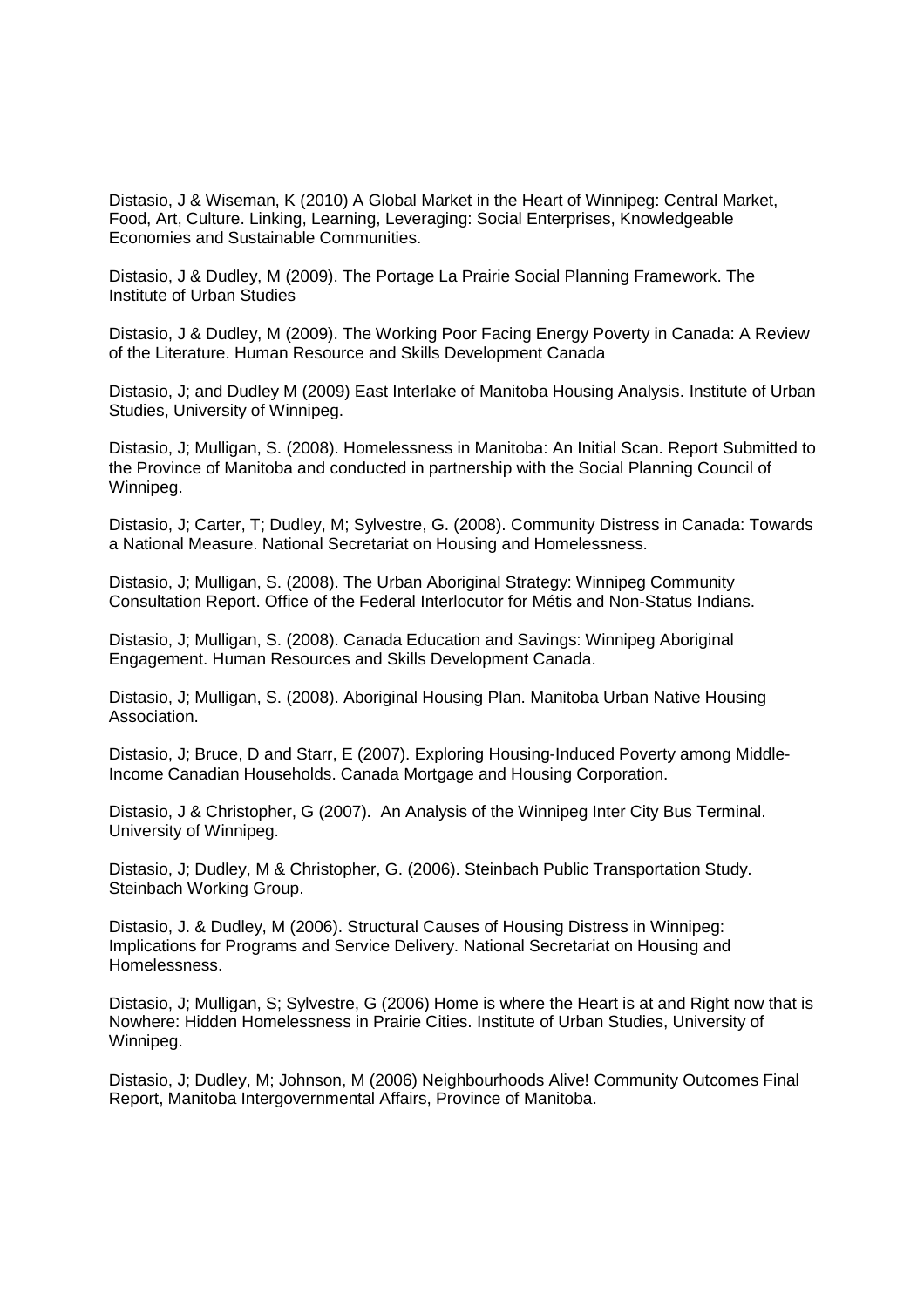Distasio, J; Mulligan, S; Giesbrecht, K (2005) Rooming House Tenant and Landlord Cooperation: a Pilot Project. Institute of Urban Studies, University of Winnipeg.

Distasio, J; Mulligan, S; Allard, G (2005) Beyond a Front Desk: The Residential Hotel as Home. Institute of Urban Studies, University of Winnipeg. Distasio, J. (2004). First Nations/Métis/Inuit Mobility Study: Final Report. Western Economic Diversification Canada. Institute of Urban Studies, University of Winnipeg.

Distasio. J. (2003). Discussions with Aboriginal Service Providers in Winnipeg. Western Economic Diversification Canada.

Distasio, J. (2003). First Nations/Métis/Inuit Mobility Study: Interim Report Two. Western Economic Diversification Canada. Institute of Urban Studies, University of Winnipeg.

Distasio, J; Maunder, M; & Dudley, M. (2002). Out of the Long Dark Hallway: Voices from Winnipeg's Rooming Houses. Institute of Urban Studies, University of Winnipeg,

Distasio, J. (2002). First Nations/Métis/Inuit Mobility Study: Interim Report One. Western Economic Diversification Canada. Institute of Urban Studies, University of Winnipeg.

Distasio, J. (1998). Winnipeg Life Lease Market Review. Canada Mortgage and Housing Corporation, Winnipeg.

Distasio, J. (1997). Manitoba Rural Rental Market Report. Canada Mortgage and Housing Corporation, Winnipeg.

#### **Contractual Research Projects: Author, Co-Author or Contributor/Collaborator**

Webster, Andrew. (2007) Sheltering Urban Aboriginal Homeless People. The National Association of Friendship Centres In collaboration with the Institute of Urban Studies, University of Winnipeg

Warne, C (2002). Stemming the loss of Affordable Rental Housing: 12 Municipal Initiatives. Ottawa: Canadian Housing and Renewal Association.

Carter, T and Warne, C (2003). Governance in Local Partnerships to Address Homelessness. Ottawa: Canada Mortgage and Housing Corporation.

David, B (2003). Housing Needs of Low Income People Living in Rural Areas. Ottawa: Canada Mortgage and Housing Corporation.

David, B and Carter, T (2003). Literature Review of Socio-Economic Trends Affecting Housing and Consumer Markets. Ottawa: Canada Mortgage and Housing Corporation.

Distasio, J and Dudley, M (2003). Parent-Child Centred Programs and Services in Fort Garry and St. Norbert. Winnipeg: Fort Garry Community Network.

Rounds, R (2001) Brandon Housing Survey and Community Assessment. City of Brandon.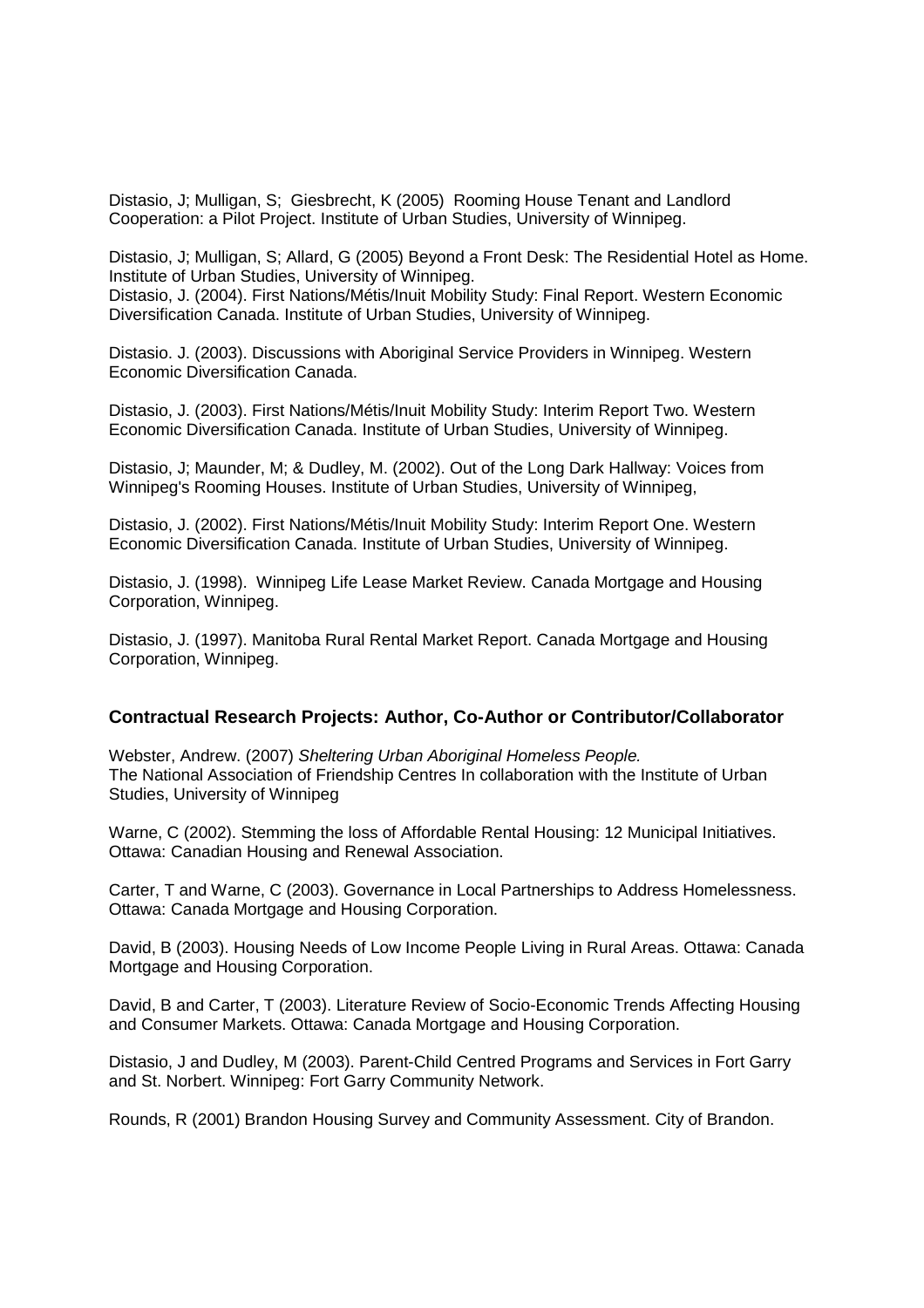Royal Lepage Advisors (2001). Housing Market Assessment for Residential Development in the North East of Winnipeg.

Starr, E (2003). Home Ownership Training Course and Instructor Manual. Ottawa: Canada Mortgage and Housing Corporation

Carter, T (2002). Kapyong Barracks: Parameters for Future Development. Ottawa: Veterans Affairs Canada.

Distasio, J; Dudley, M and Lorch, B (2004) St. James-Assiniboia School Division: 2001 Demographic Update and Future Outlook. Winnipeg: St. James-Assiniboia School Division.

## **Opinion Pieces - 2005-2012**

Distasio, Jino. The City's Got to Invest in Community Centres. The Winnipeg Free Press, August 22, 2012

Distasio, Jino. Winnipeg Must Learn to Deal with Unaccustomed Growing Pains. The Winnipeg Free Press, July 11, 2012

Distasio, Jino. Room without a View: Housing Now or Rooming Housing Mayhem. The Winnipeg Free Press, May 12, 2012

Distasio, Jino. Rapid Transit Finally Makes its Debut. The Winnipeg Free Press, April 5, 2012

Distasio, Jino. Stadium Traffic Fumbled. The Winnipeg Free Press, July 13, 2011

Distasio, Jino. Glowing Signs Add Vibrancy, Colour to Downtown. The Winnipeg Free Press, January 17, 2011

Distasio, Jino. Fort Rouge Could Lead Winnipeg. The Winnipeg Free Press, September 25, 2010

Distasio, Jino. Cheaper to do something for homeless than to do nothing. The Winnipeg Free Press, November 23, 2009

Distasio, Jino. Throw the books at it: Downtown student population has doubled to 17,000, The Winnipeg Free Press, June 21, 2009 p. a11

Distasio, Jino, Whose rights matter? Expropriation can be a painful process, The Winnipeg Free Press July 10, 2008

Distasio, Jino. Jane Walks in Winnipeg, The Winnipeg Free Press, May 2, 2008

Distasio, Jino. Boutique Hotels or Flophouses, The Winnipeg Free Press, July 29, 2007

Distasio, Jino. Suburban Decline: Decay in city's middle-class areas casts doubt on affordability index, The Winnipeg Free Press, February 2, 2007

Distasio, Jino. Contest gives students voice for making city better. The Winnipeg Free Press,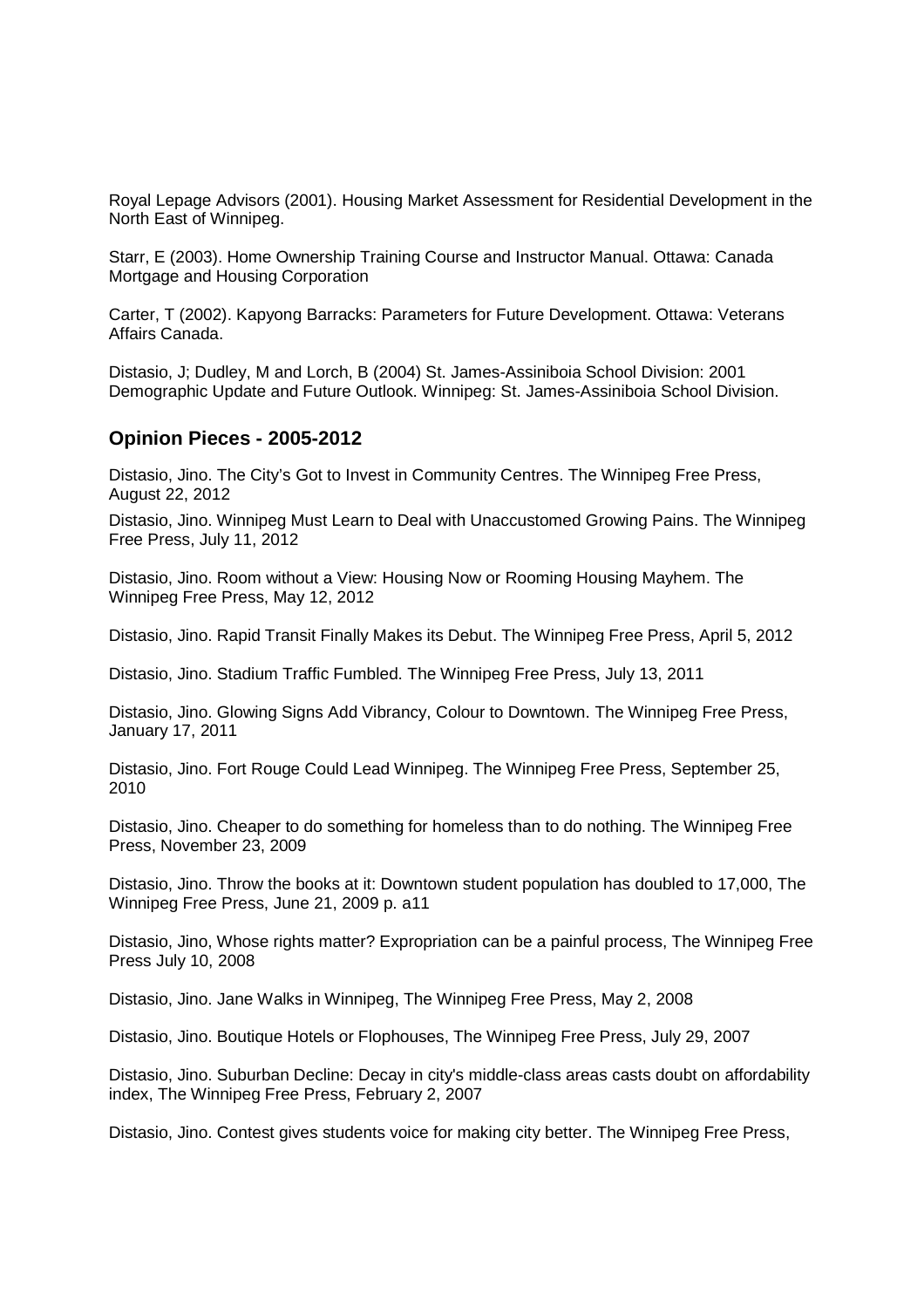December 2, 2006

Distasio, Jino. The Bubble: Will the roof collapse on housing prices? The Winnipeg Free Press, June 11, 2006

Distasio, Jino. Kapyong homes should be put on the market. The Winnipeg Free Press, February 26, 2006

Distasio, Jino. Katz should champion Bus Rapid Transit. The Winnipeg Free Press, October 6, 2005

# **Committees and Board Appointments 2004-2012**

Member, Canadian Commission for UNESCO Sectoral Commission, Natural, Social and Human Sciences (2010 – Present)

Advisory Board Member of the Canadian Homeless Research Network (CHRN) which is a part of a 7-year SSHRC Cluster grant (2010 – Present)

Committee Member, Citizens Hall of Fame Selection Committee (2010 - Present)

Board Member, Habitat for Humanity Winnipeg (2010 – Present)

Chair of the Board, Westminster Housing Society (2009 – Present)

Board Member, University of Winnipeg Community Renewal Corporation (2009 - Present)

Judge, Planning Excellence Awards, Manitoba Inter-Government Affairs, (2001-Present)

# **Past Appointments**

Member, Downtown Winnipeg Parking taskforce

Board of Director and Treasurer, Centre for Sustainable Transportation

Chair, Spence Street Urban Design Advisory Committee, University of Winnipeg

Council Member, United Way Aboriginal Relations

Committee Member, Spence Street and Portage Commons Redevelopment

Committee Member, Human Rights City, Global Collage, University of Winnipeg

Committee Member, University of Winnipeg Sustainable Campus

Committee Member, West Broadway Renewal Corporation Housing Plan Advisory Committee

Committee Member, City of Winnipeg downtown housing advisory group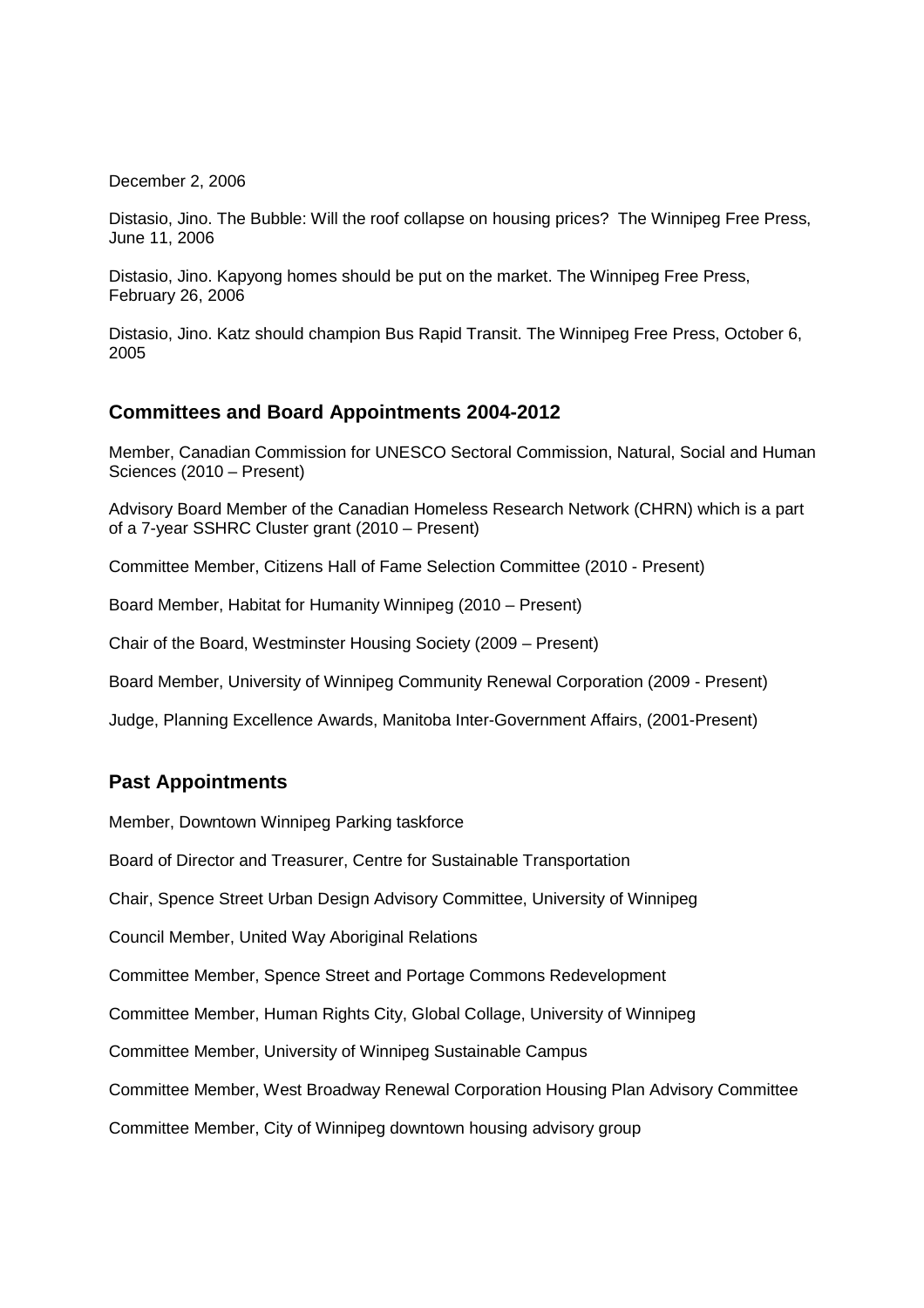Committee Member, Transport Canada advisory board on developing a sustainable transportation strategy

Committee Member, Mayor's Rapid Transit Task Force for the City of Winnipeg

Committee Member, City of Winnipeg Industry Advisory Committee, Comprehensive Review of Winnipeg Zoning By-Laws Committee Member, Portage Avenue Redevelopment Task Force

Committee Member, Downtown BIZ Recruitment and Retail Strategy Working Group

Committee Member, Portage Avenue Action Group

# **Presentations/Conferences/Activities**

Speaker, Canadian Housing and Renewal Association Conference: Presentation Title: At Home Ends Homelessness for Canadians, Ottawa May 1-3, 2013

Speaker, Community Health Sciences Colloquium, Presentation Tittle: National Findings from the Mental Health Commission of Canada Study, Winnipeg December 14, 2012

Speaker, Manitoba Non Profit Housing Association Annual Conference, Presentation Title: On the Road to Recovery: Housing First in Canada, Winnipeg November 23, 2012

Speaker, Luxton Residents Association Annual General Meeting, Presentation Title: What Makes Neighbourhoods Great. Winnipeg, November 12, 2012

Speaker, Council of Arts and Sciences Annual Conference 2012, Presentation Title: Downtown Universities and Community Change, Seattle Washington, November 1-3, 2012

Speaker, Healthy Minds Canada: Open Minds Across Canada Mental Health Symposia 2012. Presentation Title: From the Street to Home: An Essential Stop on the Road to Recovery. Winnipeg, October, 4, 2012

Presenter, 36th Annual Meeting of the Prairie Division of The Canadian Association of Geographers, Presentation Title: The At Home Chez Soi Project, Housing First and Recovery, Winkler September 28-30, 2012

Mobile Lecture, Winnipeg Design Festival: Lecture Topic: Downtown Campus and the Community: A Model for Partnership, Winnipeg September 27, 2012

Speaker, Homeless Awareness Week, Presentation Title: A Pathway to Ending Homelessness in Canada, University of Winnipeg, September 26, 2012

Panellist, Winnipeg Design Festival, New Visions for Winnipeg, Winnipeg Free Press Café, September 25, 2012

Speaker, British Columbia Real Estate Association and the Manitoba Real Estate Association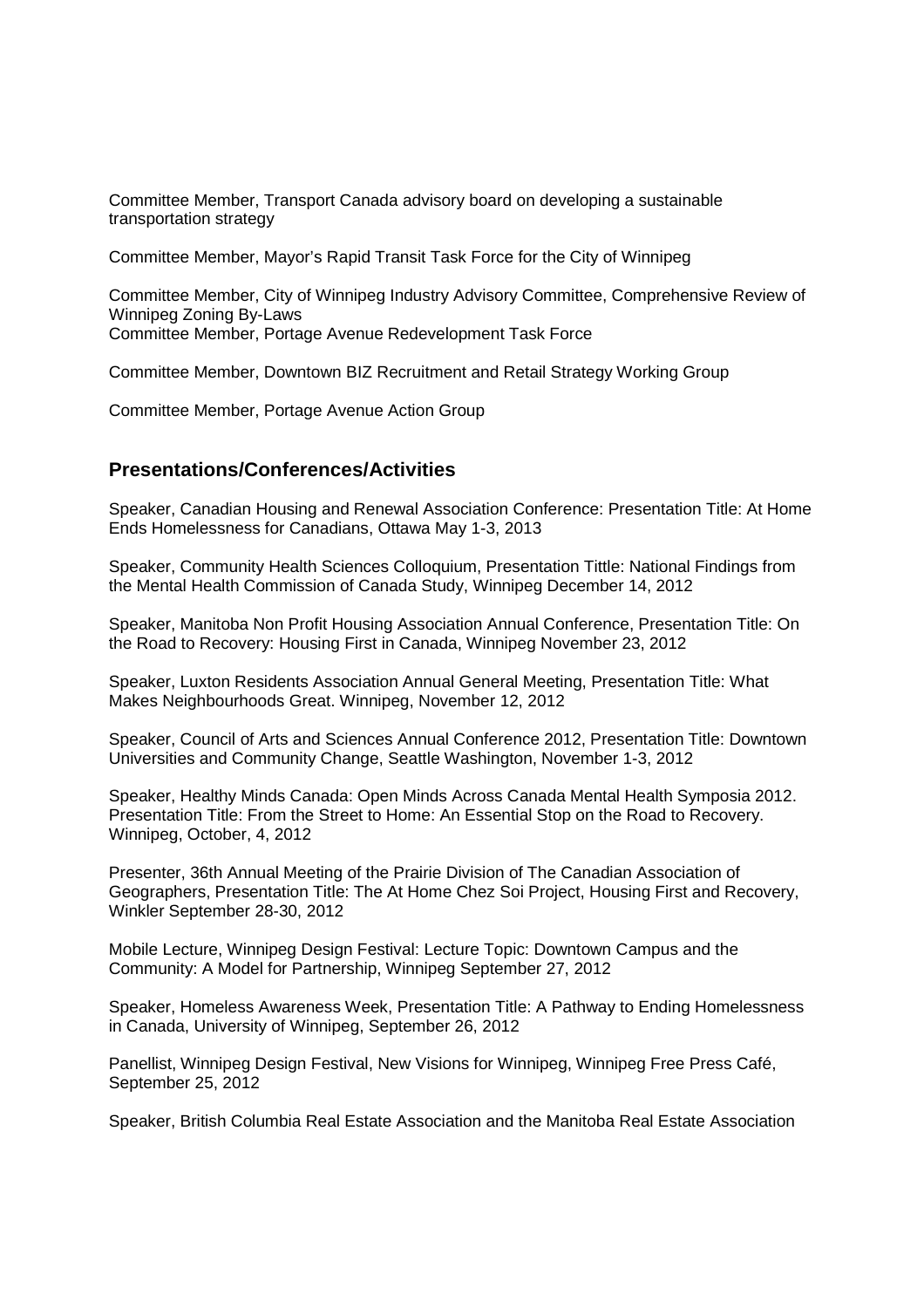Quality of Life Symposium: Building Better Communities. Presentation Title: Opening Books Opens New Doors to Downtown Investment and Renewal: How the University of Winnipeg is Transforming Downtown Winnipeg. Thursday May 29, 2012 Winnipeg

Speaker, The Association of Assessing Officers of Manitoba, Great Minds Symposium. Presentation Title: The Death and Life of Great Canadian Neighbourhoods. Winnipeg, Manitoba Thursday May 10, 2012

Hinds, A., Distasio, J., Martens, P., & Smith, M. (2012, May). Health status and service use in homeless individuals with mental illness: Consistency between self-report and administrative health records in the At Home/Chez Soi Multi-Site Trial. The Canadian Society for Epidemiology and Biostatistics National Student Conference. Saskatoon, SK.

Speaker, Housing First International Partners Conference, Pathways to Housing and DESC: Presentation Title, Development and Validation of the Observer-rated Housing Quality Scale (OHQS) in a multi-site trial of Housing First, New Orleans March 21, 2012

Panellist, Keep Winnipeg Green Space Ours Public Forum Co-sponsors: Council of Women of Winnipeg, OURS-Winnipeg and Manitoba Eco-Network, Monday March 19, 2012

Keynote Speaker, National Homelessness Partnering Secretariat: Presentation Title: At Home/ Chez Soi: Implementing a Housing First Approach, Tele-forum Series of HRSDC, Monday, March 19, 2012

Speaker and Panellist, Mental Health & the Built Environment 'Constructing Stronger Communities, Public Health Agency of Canada, Manitoba Public Health Association, Manitoba Health & Health in Common, Tuesday, February 14th, 2012

Speaker, University of Manitoba Faculty of Medicine and the Manitoba Network Environment for Aboriginal Health Research (NEAHR): First Nations, Métis and Inuit Health Research Symposium, Presentation Title: Aboriginal Partnerships in the MHCC Project in Winnipeg: A Capacity Building Model in Housing, December 1 & 2, 2011

Invited Delegate and Speaker, International Siberian North and Arctic in the Context of the Global Demands of the 21st Century, Presentation Title: The Canadian Arctic and the Role of the University of Winnipeg, Moscow and Krasnoyarsk, Russia November 19 – 24th 2011

Speaker, Canadian Homelessness Research Network's "Without a Home: Research symposium on contemporary issues in Canadian homelessness" York University October 6th, 2011. (Live Webinar format along with conference)

Speaker, University of Toronto Conference on Neighbourhood Inequality, Diversity & Change: A Symposium on Research Challenges. Presentation Title: Urban Aboriginal Issues in Winnipeg. June 23, 2011 Toronto

Participant, Annual General Meeting of the Canadian Commission for UNESCO, June 9 -11 **Ottawa** 

Keynote Speaker, Manitoba Professional Planners Seminar Series: Presentation Title: Housing in a Housing First Framework, April 21, 2011 Winnipeg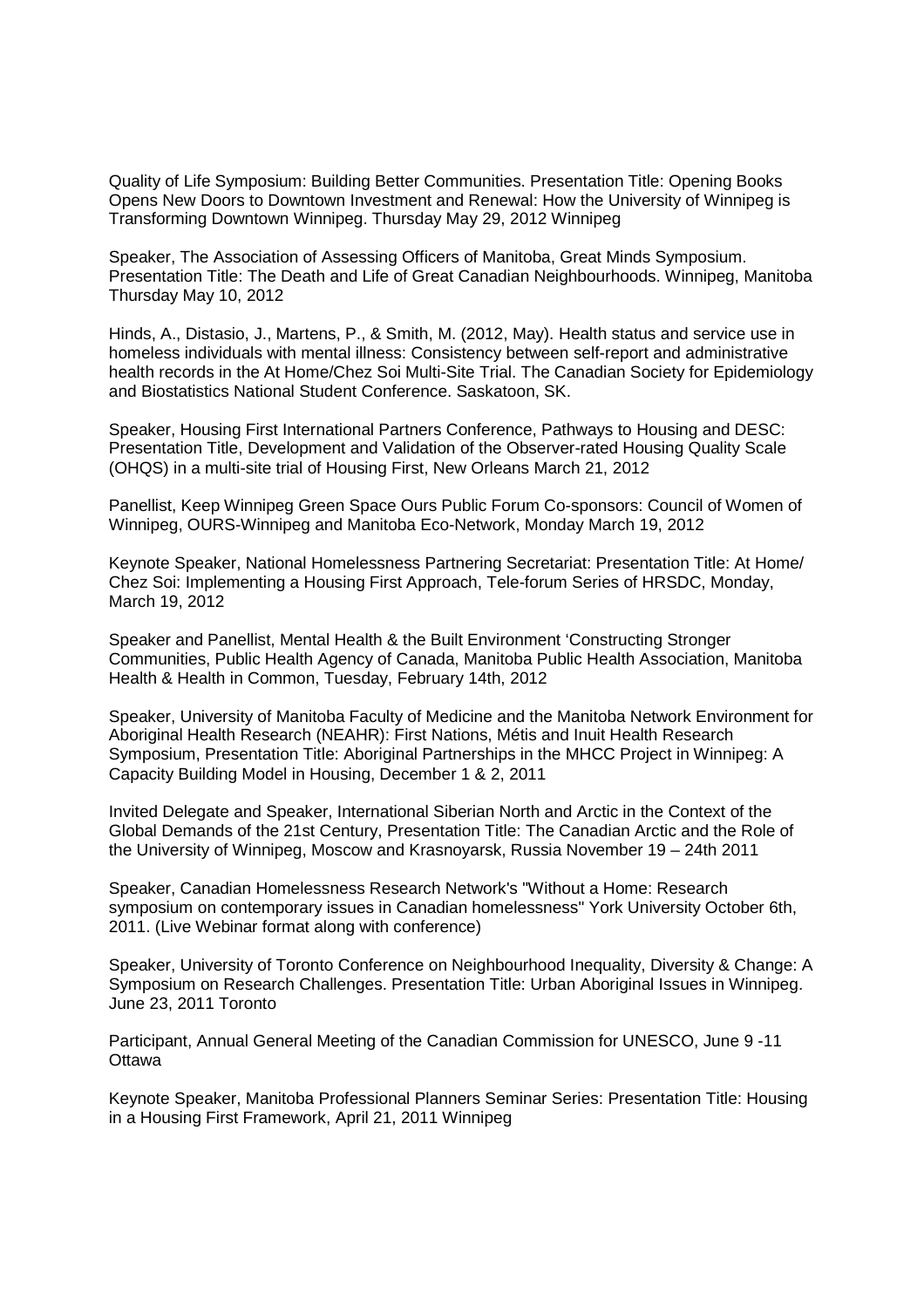Speaker, Manitoba Professional Planning Association Annual Meeting: Presentation Title: Innovations in Housing: Improved Housing Options, Stronger Community. March 11, 2011

Speaker, Winnipeg Housing and Homelessness Forum. Presentation Title: Pathways Out of Homelessness. March 1, 2011

Speaker, Cross Departmental Conference and Training Session. Presentation Title: Housing First: Lessons Learned from At Home/Chez Soi". March 1 – 3, 2011

Presenter, Need to Know Conference, Manitoba Centre for Health Policy Research, University of Manitoba: Presentation Title: Mental Health and Homelessness Study: Administrative Data and Local Site Overview. January 24-25, 2011

Speaker, Grand Rounds, Faculty of Medicine, University of Manitoba, Health Science Centre. Presentation Title: The At Home Project, One Year Later. November 30, 2010

Content Expert, Arctic Gateway Summit, Co-hosted by the University of Winnipeg and Province of Manitoba, University of Winnipeg, November 8-10, 2010

Session Moderator, My City's Still Breathing: A symposium exploring the arts, artists and the city, November 4-7, 2010 Winnipeg, Manitoba

Speaker, 9th Annual International Conference on Urban Health, International Society for Urban Health: Presentation Title, American Pathways to Curbing Homelessness in Canada, New York Academy of Medicine, New York, October 27-29, 2010

Panellist, Downtown Business Improvement Zone Safety Strategy: Discussion and Input. Winnipeg Downtown Business Improvement Zone meeting, Monday, September 13, 2010

Invited Participant, Design Charrette for the Redevelopment of the Fort Rouge Yards, City of Winnipeg and Architectural Team, July 8, 2010

Invited Presenter, 79th Meeting of the Congress of the Humanities and Social Sciences. Presentation Title: A House of Cards: An Initial Exploration of the Patchwork and Delivery Systems of Housing in Manitoba. Special Session of the Office of the Federal Interlocutor, Concordia University, Montreal, June 2 -3, 2010.

Tour Leader: Leadership in Environment and Development (LEAD) Canada Cohort 15, Sustainable Development Lecture May 20, 2010.

Tour Leader and Event Organizer, The Heart of Fort Rouge Neighbourhood Walk, National Jane's Walk, Winnipeg May 1, 2010

Speaker: The Manitoba Homelessness Prevention Summit, Rethinking Homelessness: What is Your Piece of the Puzzle? Presentation Title(s) Homelessness in Manitoba, A Provincial Scan; and Homelessness in Manitoba Exploring Contributing Factors to Homelessness among the First Nations, Métis and Inuit Populations in Winnipeg. April 22-23, 2010

Speaker: Engaging with the Community: Opportunities for Learning, Research and Service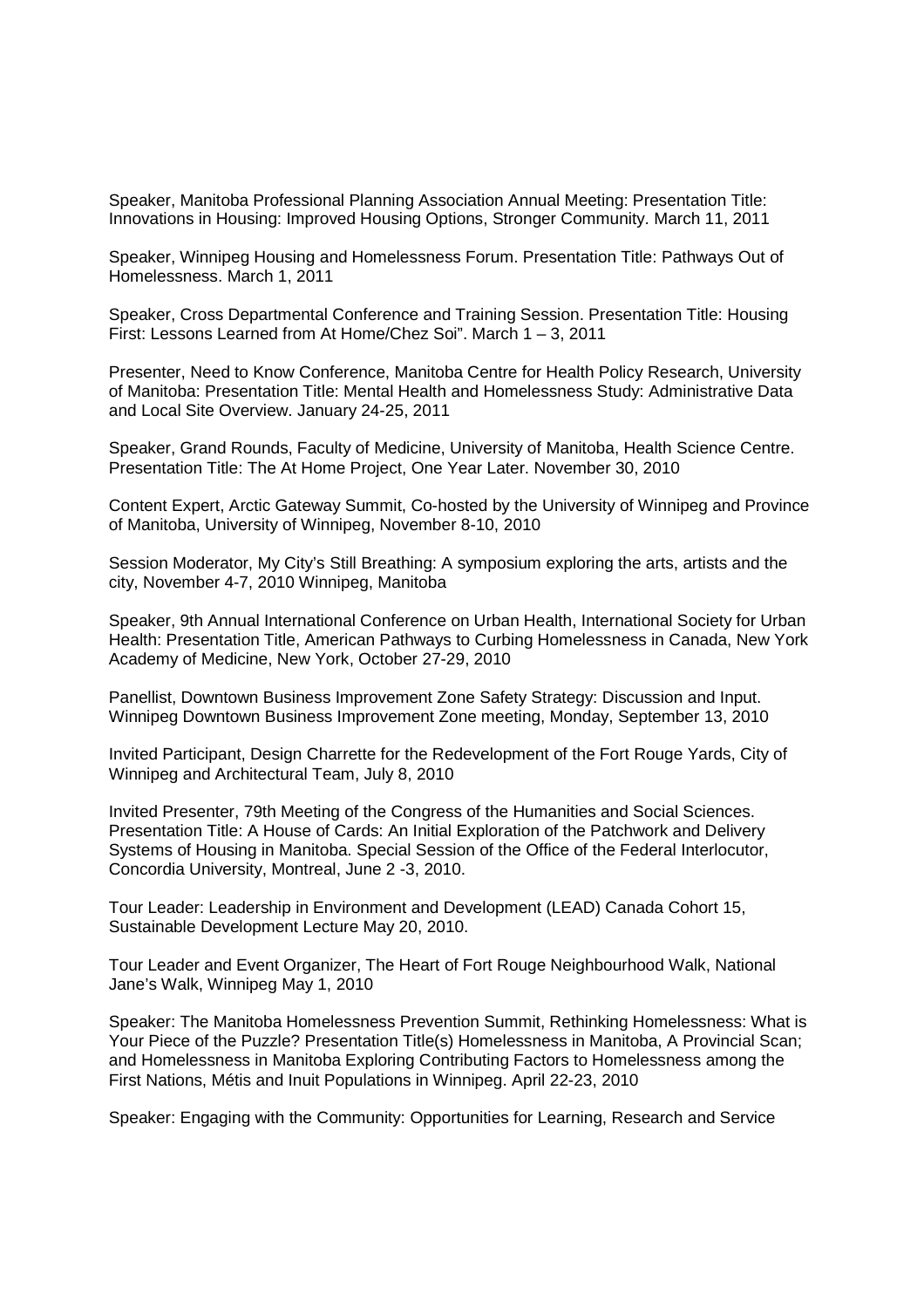Co-hosted by the Faculties of Arts and Science; University of Winnipeg. Presentation Title: Mental Health and Homelessness in Winnipeg. April 9, 2010

Participant: Housing Outlook Conference 2010: The Road to Recovery, Canada Mortgage and Housing Corporation. Winnipeg, February 25, 2010

Speaker, Into the Light: Transforming Mental Health in Canada, November 29 – December 3, 2009 Vancouver. Presentation title: Exploring the Characteristics of Winnipeg's Homeless Population.

Invited Guest, The Winnipeg Chamber of Commerce, Town of Churchill Development potential Conference, Churchill Manitoba, August 12-13, 2009

Walking Lecture, Riverview and Lord Roberts History, Creative Retirement Manitoba Speaker Series, June 15, 2009

Tour Leader and Event Organizer, The Heart of Fort Rouge Neighbourhood Walk, National Jane's Walk, Winnipeg May 3, 2009

Speaker, Housing Market and Winnipeg's Current Conditions, Skywalk Lecture Series, February 18, 2009

Speaker, Choose the Future: Education for Sustainable Development Conference, Winnipeg November 28, 2008,

Invited Panellist, Canadian Housing and Renewal Corporation Conference on Canadian Neighbourhoods, Edmonton, November 3-4, 2008 Keynote Speaker, The US Housing Bubble Bursts, Glendale Country Lecture Series, October 30, 2008

Speaker, The Changing Housing Market in the US, University of Winnipeg Lecture Series, Fred Douglas Place, October 29, 2008

Invited Participant, James A Richardson Discussion Roundtable for the Canada West Foundation, Discussion on Poverty and Homelessness Winnipeg October, 3, 2008

Invited Speaker, Policy and Research and Homelessness hosted by the Policy, Research and Government Relations of the Homelessness Partnering Secretariat Income Security and Social Development Branch, Ottawa May 2, 2008

Invited Participant, Canada West Foundation Roundtable on the Environment, Winnipeg April 24, 2008

Invited Speaker, Ledercon 2008, Building a Better City, Winnipeg Chamber of Commerce, Winnipeg, April 23, 2008

Invited Guest/Panelist: Building Better Places for Canada, University of Ottawa hosted event.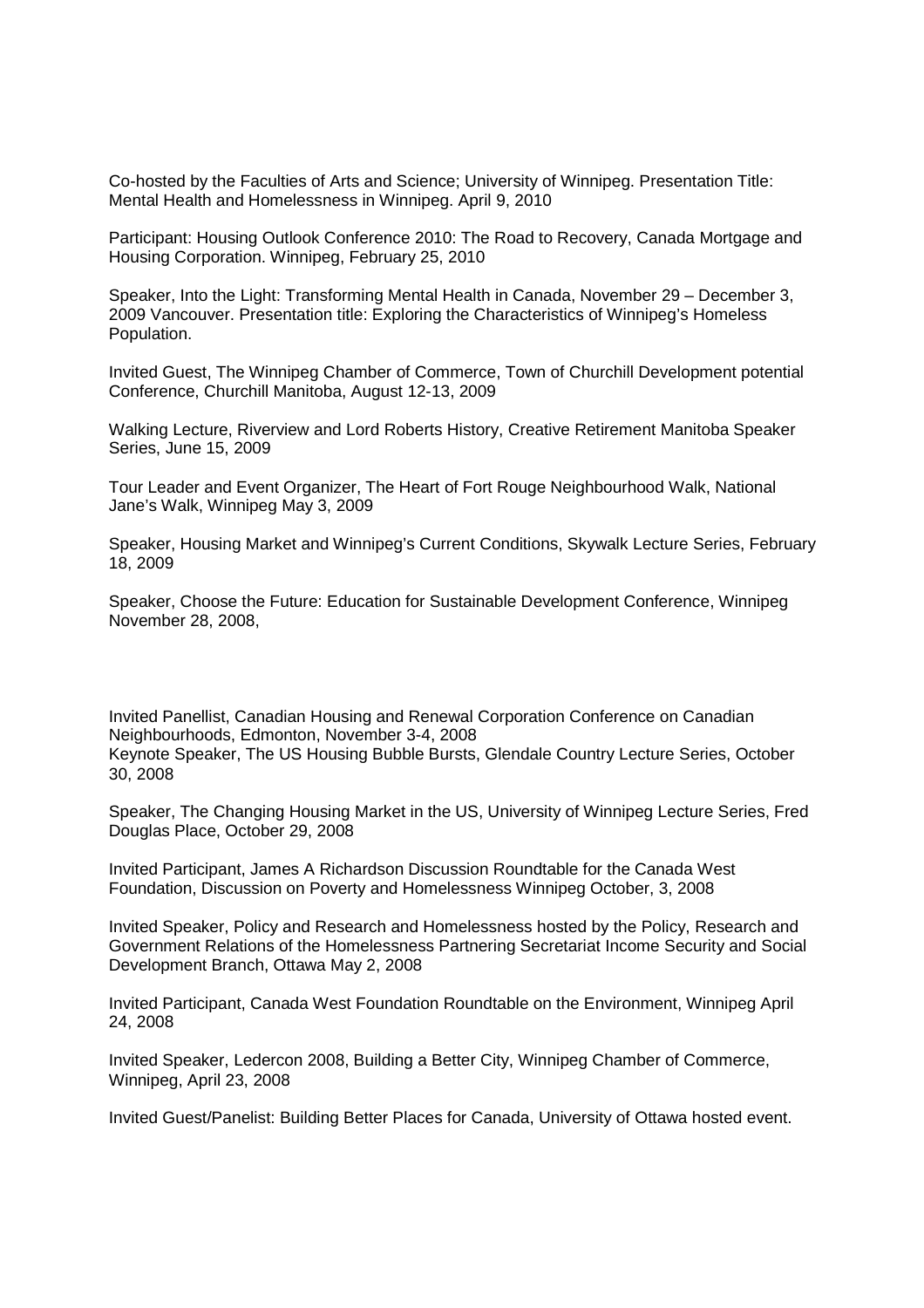Ottawa March 28, 2008

Keynote Speaker: Gentrification of Winnipeg's Main Street: The Social Ramifications February 21, 2008 Rady Centre Music and Maven's Series

Invited Participant, Capital Region Stakeholder Workshop, Winnipeg, January 18, 2008

Invited Speaker, Moving towards a Community Distress Index in Canada, Social Inclusion in Canada: Community Distress and the Persistence of Low Income in At-Risk Groups HRSD policy session, Ottawa, October 4, 2007

Keynote Speaker, A Safe City is a Just City (UN World Habitat Day), Neighbourhoods Alive, Winnipeg, October 1, 2007

Invited Speaker, City Region Studies Centre, University of Alberta, Edmonton, June 21-22, 2007

Keynote Speaker, The Canadian Club of Winnipeg Annual General Meeting, Winnipeg, June 7, 2007.

Witness/Presenter, Senate Committee on Social Affairs, Science and Technology. Canadian Senate, Ottawa, May 17, 2007

Invited Panellist, Leadcom 2007 Chamber of Commerce event, Winnipeg May 1, 2007

Invited participant, Metropolis Symposium on Newcomers, Housing and Homelessness, Toronto March 8, 2007

Invited participant, Urban Aboriginal Research Project, Department of Indian and Northern Affairs, Ottawa, March 15, 2007

Invited Participant, National Symposium on Neighbourhood Indicators, Ottawa, March 19 and 20, 2007

Invited Participant, James A Richardson Discussion Roundtable for the Canada West Foundation, Winnipeg March 15, 2007

Public Library Skywalk Series Presentation on Winnipeg Neighbourhoods, March 19th, 2006.

Winnipeg City Summit. Invited Delegate to a closed conference on urban issues. Also part of the planning and implementation team that put the event together. May 3-4, 2006.

Presentation to City Hall Standing Committee on Housing: Review of Hidden Homelessness, May 12, 2006

North American Super-Corridor Organization invited delegate (closed event) and part of the conference planning committee, May 31- June 2, 2006.

Presentation to the Liberal Party of Canada's Leadership Convention on urban policy and the role of the federal government. June 10, 2006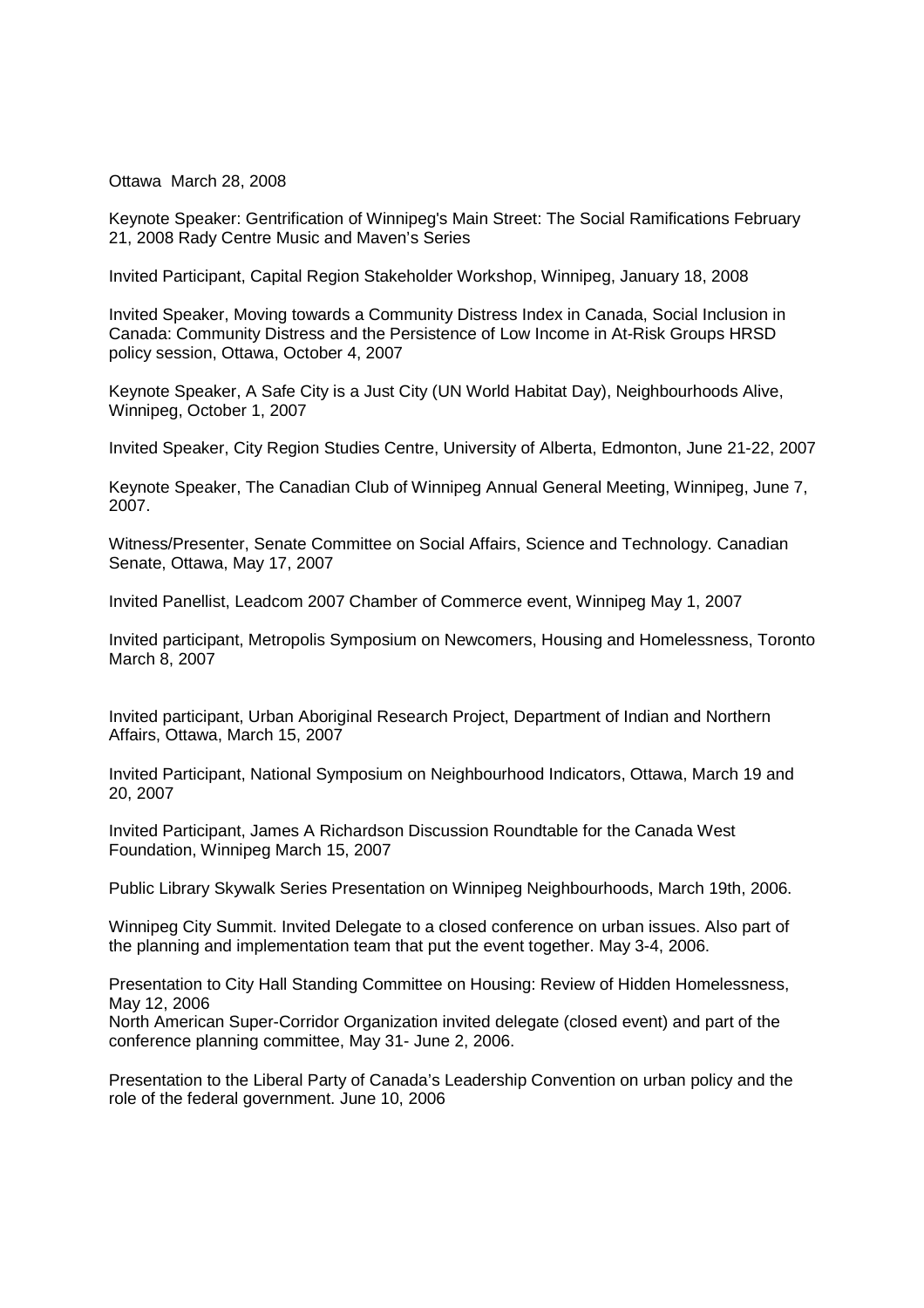Invitation to a Roundtable Discussion on the Urban Aboriginal Strategy, Office of the Federal Office of the Federal Interlocutor, Ottawa on behalf of the Deputy Minister. September 22, 2006

Keynote speaker at the Aboriginal Shelters and the HIFIS Initiative, Wanuskewin Heritage Park, Saskatoon, Saskatchewan, October 4-6, 2006

Participant, Canadian Mental Health Association's housing think tank session, October 25th 2006

Invited speaker, Independent Living Resource Centre of Winnipeg, October 26, 2006

Public Presentation, The University of Winnipeg skywalk series, November 15, 2006.

Invitation to present to The Federal Urban Aboriginal Strategy Working Group on the Mobility Study, February 3rd 2005

Presentation to the Mayor (Sam Katz) on the Need for ongoing funding for WHHI. Winnipeg, March 14th 2005

Invitation to the Public Health Goals for Canada on behalf of the Federal Minister of Health. March 29th 2005

Invitation to attend the Crossing Boundaries National Council (Office of the Federal Interlocutor). Aboriginal Voice Urban Forum. May 4th 2005 Invitation to present to the St. James Rotary Club on a historical overview of urban revitalization in Winnipeg, May 20th 2005

Invitation to present to the Nation Welfare Council of Canada, on housing and urban issues in Winnipeg, June 24th 2005

Presentation and Walking tour of the Exchange District and Downtown Winnipeg to the University of Manitoba Planning Students and Faculty, September 10, 2005 Presentation and Guided tour of Winnipeg for Mayor William Johnson, Rochester New York, Part of IUS Lecture Series; September 13, 2005

Presentation at CU/Expo Conference on Rooming Housing and Single Room Occupancy Hotels in Winnipeg, September 16, 2005

OECD/Government of Canada International Conference, Sustainable Cities: Linking Competitiveness with Social Cohesion, hosted by the Communauté métropolitaine de Montréal (CMM). Closed Conference (By Invitation only). Montreal, October 13-14, 2005.

Invitation to the strategic planning session for the Social Planning council of Winnipeg, November 4th 2005.

Keynote Presentation to the Manitoba Professional Planners Institute "Building Confidence for Better Neighbourhoods: A Winnipeg Case Study". November 25th 2005

Invited Participant, Forks North Portage Renewal Corporation design Charrette. November 18th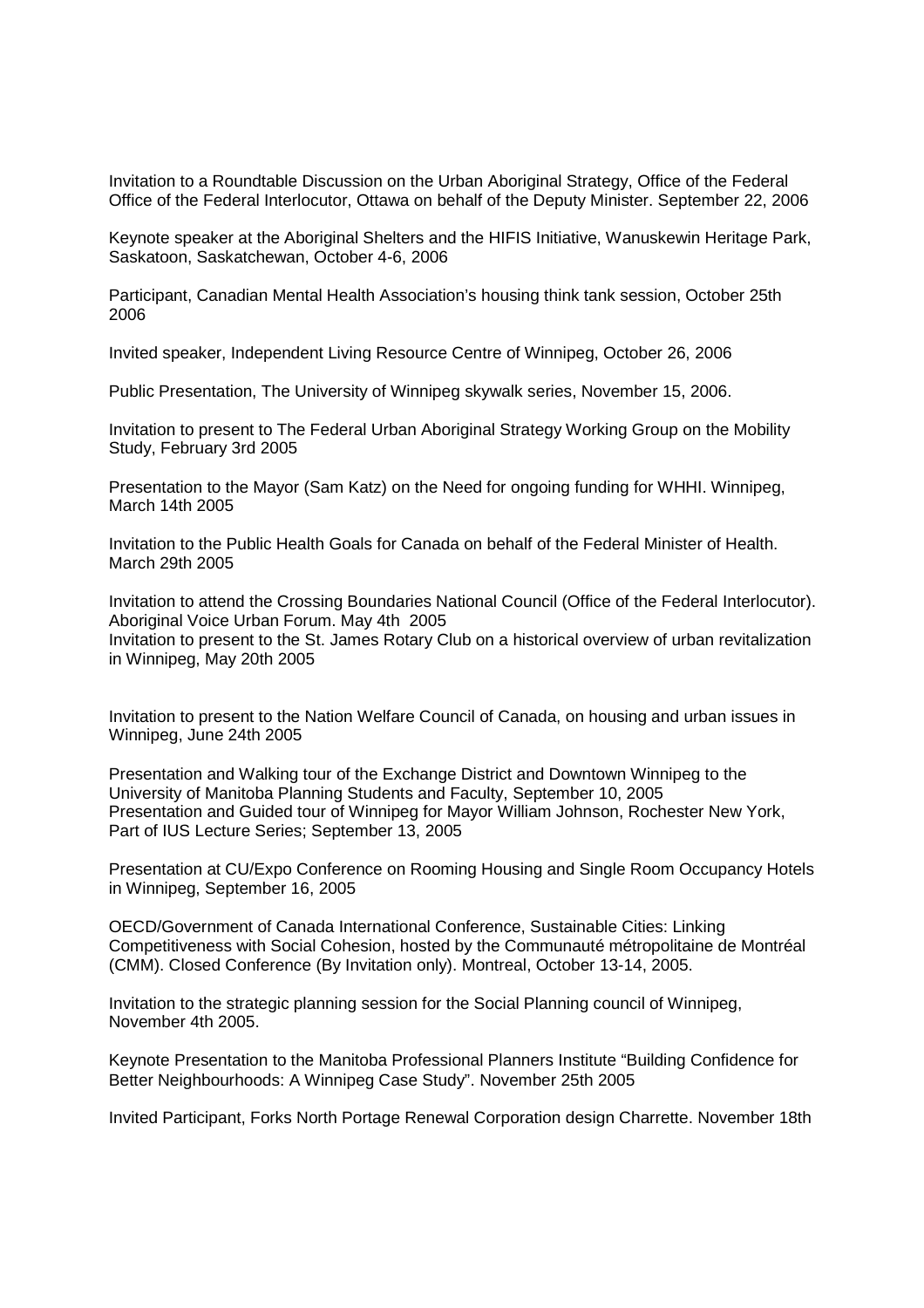#### and 19th 2005

Planning Committee Member for the "Challenging Canadian Cities Conference, hosted by the McGill Institute for the Study of Canada (McGill University) February 2004.

Presentation and Walking tour of the Exchange District and Downtown Winnipeg to the Canadian Society for Aesthetics, May 2004

Presentation at the International Housing Conference "Adequate and Affordable Housing For All" on Affordable Housing Options in Winnipeg, Toronto, June 24th - 27th 2004

Invitation to present at Canada Mortgage and Housing Corporation's Bridges and Foundations Project On Urban Aboriginal Housing Regina, on Urban Aboriginal Housing Circumstances in Winnipeg, Regina November 1st 2004

Invitation to attend the Housing and Family Studies Experts Think Tank on Housing Issues, November 8th 2004

Invitation to present to the Federal Government's Accelerated Economist Training Program on Urban Revitalization Issues in Winnipeg, December 2nd 2004

Invitation to present to the Province of Manitoba's Department of Aboriginal and Northern Affairs, Aboriginal Directorate Session, on Urban Aboriginal Mobility in Winnipeg, December 3rd 2004

Presentation to the Community Data Network on mobility Issues among Aboriginal migrants. Thunderbird House, December 7th 2004

#### Personal Bio:

Dr. Jino Distasio is the Director of the Institute of Urban Studies, University of Winnipeg, a position he has held since 2003. Since joining the University of Winnipeg in 1999, Jino has worked extensively in Winnipeg's inner city as well as researching Canadian and global urban issues. During this time he completed in excess of 100 research and contract projects that have examined urban Aboriginal mobility and housing, reviewed and studied problems and solutions for rooming houses and single room occupancy hotels as well as actively participating on numerous inner city boards and committees. This has included serving on the Mayor's Rapid Transit Taskforce and the Zoning Advisory Committee to assisting West Broadway in the development of their housing plan. At the national level, he has led multi-city projects that have examined hidden homelessness, working poverty and most recently he developed a national index of neighbourhood distress in Canadian cities. He also helped produce Winnipeg's first urban Aboriginal housing plan in partnership with the Manitoba Urban Native Housing Association. Jino actively teaches urban issues and holds an Adjunct Professor of City Planning appointment from the University of Manitoba. He is also routinely asked to provide both local and national media comment on issues relating to urban change and poverty, transportation, inner city renewal and other civic and urban issues.

#### Media

Since 2003, Jino has provided more than 300 media comments/interviews to television, magazines, newspaper, radio and online news outlets. In this capacity, he has become the most quoted urban specialist at the University of Winnipeg. Highlights include being featured on an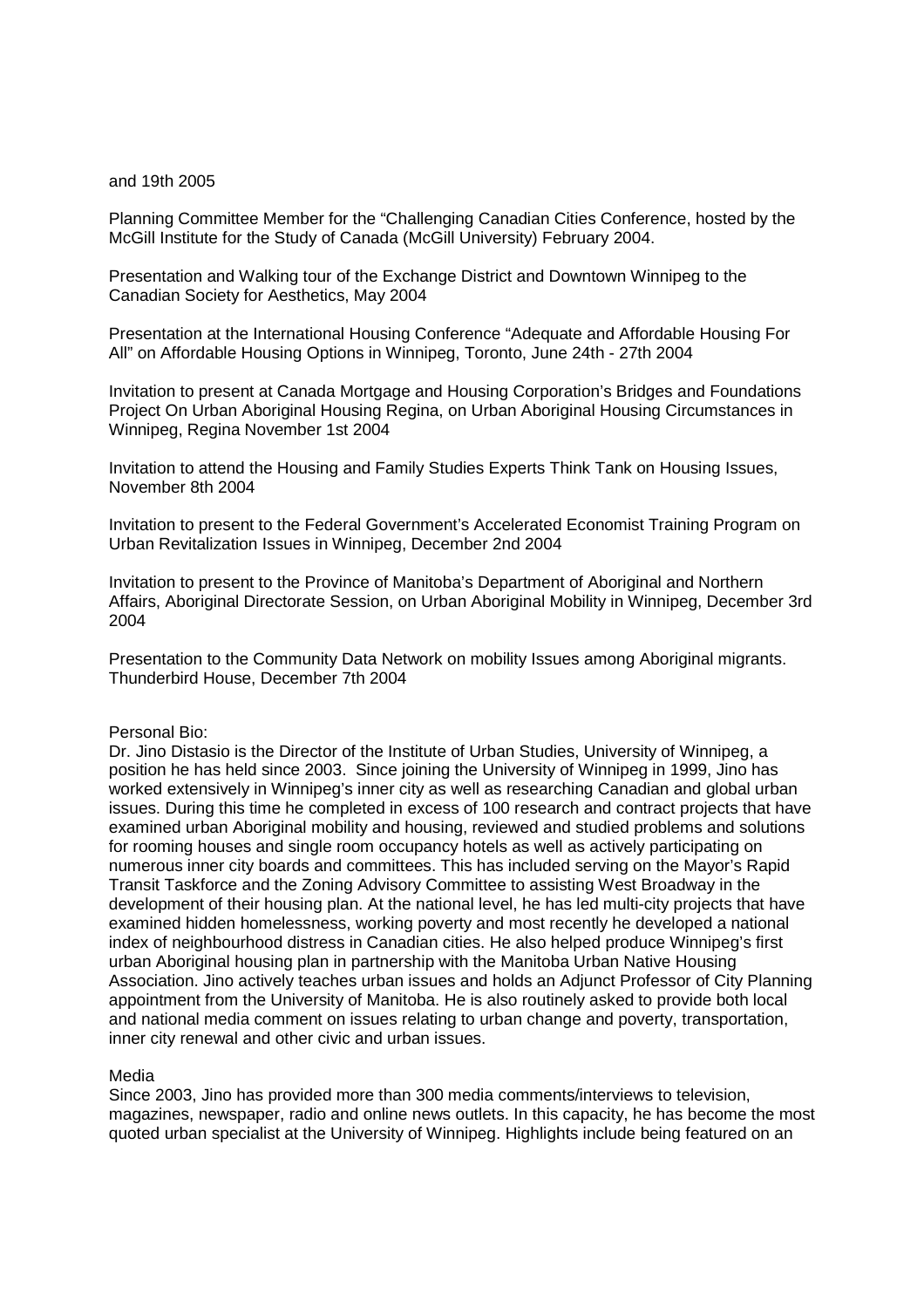MTS series titled Meetings; a 15 minute special on CBC television that focused on development around the MTS Centre; and a 15 minute documentary developed by CBC French relating to the Single Room Occupancy Hotel Study. This special was highly praised and included interviews in Winnipeg, Vancouver and Los Angeles (following the work of an IUS report). He was also highlighted twice in a new Global Television series called Manitoba Moments that focused on the return of the Winnipeg Jets and a full feature on the At Home Chez Soi project. He has also conducted numerous live call-in shows including one in Vancouver on Transit and a one hour show on urban development in Winnipeg. In many instances he fields questions from callers and responds to concerns and issues.

On a national scale he has been interviewed many times for CBC Newsworld, CBC's The National and provided comments to the National Post, The Globe and Mail, The Montreal Gazette with many more local papers carrying stories. Live radio interviews have been conducted in Vancouver, Victoria, Regina, Edmonton, Calgary as well, local news telecasts that have been picked up by affiliate stations and run nationally (this has also included print stories). It is also important to emphasize that media commentary has included community papers such as those in Lac De Bonet, Steinbach, Portage and Brandon as well as student papers from Manitoba's three Universities and Red River College. As well, stories and comments have provided to many Aboriginal papers including the Drum and Grassroots news and to APTN.

| <b>Select Media Sources</b>                     |                                            |  |
|-------------------------------------------------|--------------------------------------------|--|
|                                                 |                                            |  |
| <b>National Media*</b>                          | Newspapers*                                |  |
| <b>CBC The National</b>                         | Winnipeg Free Press                        |  |
| <b>CTV National</b><br>$\bullet$                | The Globe and Mail<br>$\bullet$            |  |
| <b>CBC Newsworld (three</b>                     | <b>National Post</b><br>٠                  |  |
| appearances)                                    | <b>Montreal Gazette</b><br>$\bullet$       |  |
| CBC Edmonton, Calgary,                          | Winnipeg Sun<br>$\bullet$                  |  |
| Regina and Victoria Radio (live                 | <b>Brandon Sun</b><br>$\bullet$            |  |
| interviews)                                     | <b>National Post</b><br>$\bullet$          |  |
| <b>CBC National Radio</b>                       | Selkirk Journal<br>$\bullet$               |  |
| Local Television*                               | <b>Herald Community Paper</b><br>$\bullet$ |  |
| CTV Winnipeg/Brandon<br>٠                       | <b>West Central Times</b><br>$\bullet$     |  |
| <b>CBCTV Winnipeg</b><br>$\bullet$              | The Uniter<br>$\bullet$                    |  |
| <b>CBC French TV Winnipeg</b>                   | The Manitoban                              |  |
| Global TV<br>$\bullet$                          | <b>Magazines</b>                           |  |
| CityTV Winnipeg<br>٠                            | Macleans Magazine                          |  |
| MTS Video on Demand                             | Uptown Magazine<br>٠                       |  |
| <b>Shaw Television Access</b>                   | The Chamber Wire Magazine<br>$\bullet$     |  |
| <b>Local Radio</b>                              | Manitoba Business Magazine<br>٠            |  |
| <b>CKUW University of Winnipeg</b><br>$\bullet$ | <b>United Church Advisor</b><br>$\bullet$  |  |
| <b>UMFM University of Manitoba</b><br>٠         | University Affairs Magazine                |  |
| <b>CBC Radio Winnipeg</b><br>٠                  |                                            |  |